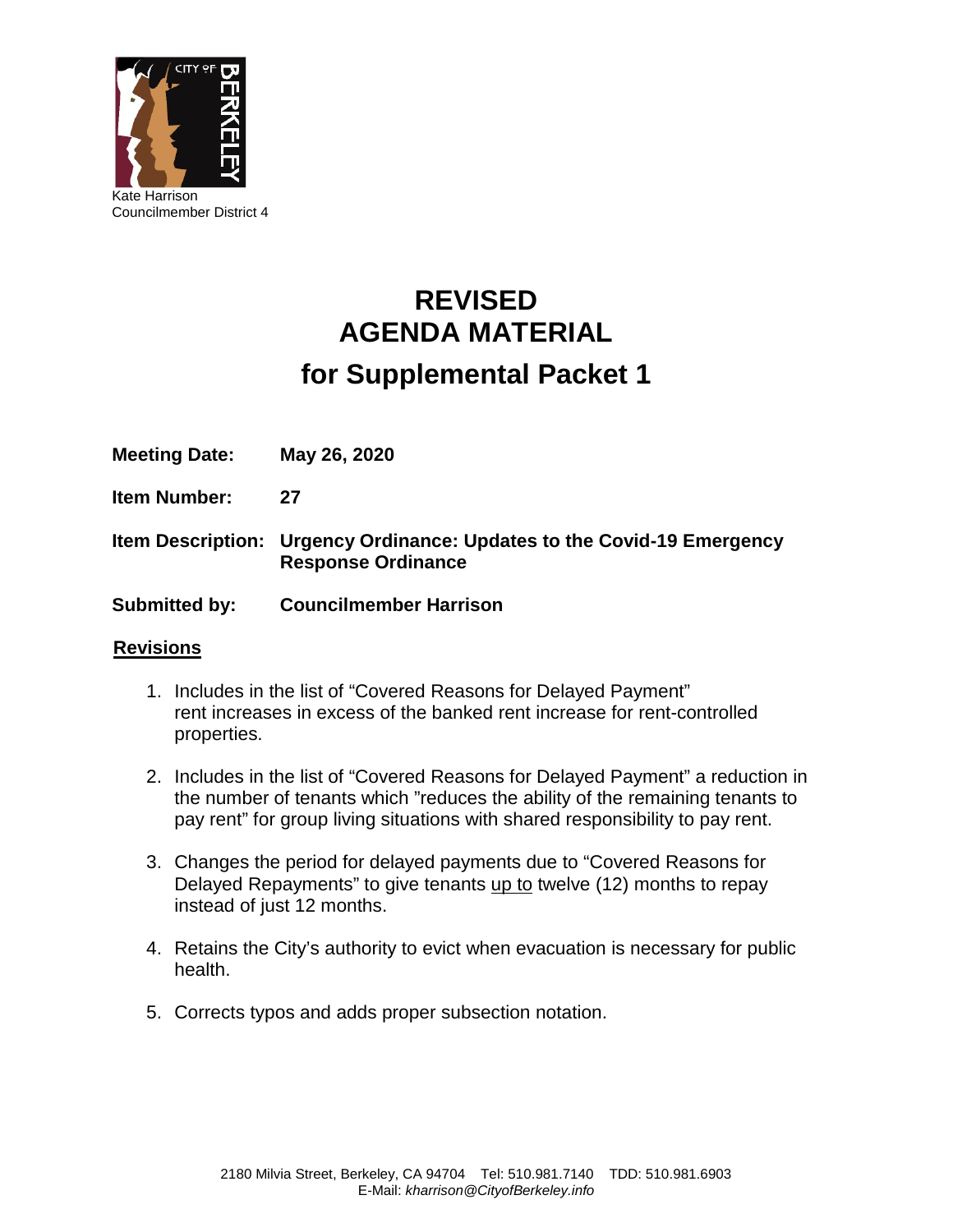

Councilmember District 4

ACTION CALENDAR May 26, 2020

- To: Honorable Mayor and Members of the City Council
- From: Councilmembers Harrison, Davila, and Bartlett and Robinson
- Subject: Urgency Ordinance: Updates to the COVID-19 Emergency Response **Ordinance**

## RECOMMENDATION

1. Adopt an urgency ordinance amending Berkeley Municipal Code 13.110, Title 13, "The COVID-19 Emergency Response Ordinance," to enhance emergency tenant protections consistent with recently adopted County laws, action in other jurisdictions, and consultation with community stakeholders.

## BACKGROUND

# **A. Berkeley's COVID-19 Emergency Response Ordinance**

On March 17, 2020, the Berkeley City Council adopted an emergency ordinance prohibiting evictions of residential and commercial tenants unable to pay their rent due to COVID-19. Subsequently, on April 21, 2020, the Council further amended the City's ordinance to enhance eviction protections for commercial tenants, namely a prohibition on unreasonable rent increases for impacted businesses and nonprofits. Since the enactment of these protections, neighboring jurisdictions and the Alameda County Board of Supervisors have enacted a number of additional protections that are either complimentary to, or more stringent than, Berkeley's ordinance. The item updates BMC 13.110 to include best practices and to align with newly adopted countywide protections.

Housing stability is prerequisite for flattening the COVID-19 infection curve. Loss of housing presents significant health risks for those directly affected and the population at large, through disruption of shelter in place orders, social distancing measures and increased homelessness. Housing security bolsters the success of testing, quarantine,

<sup>2180</sup> Milvia Street, Berkeley, CA 94704 ● Tel: (510) 981-7140 ● TDD: (510) 981-6903 ● Fax: (510) 981-6903 E-Mail: KHarrison@cityofberkeley.info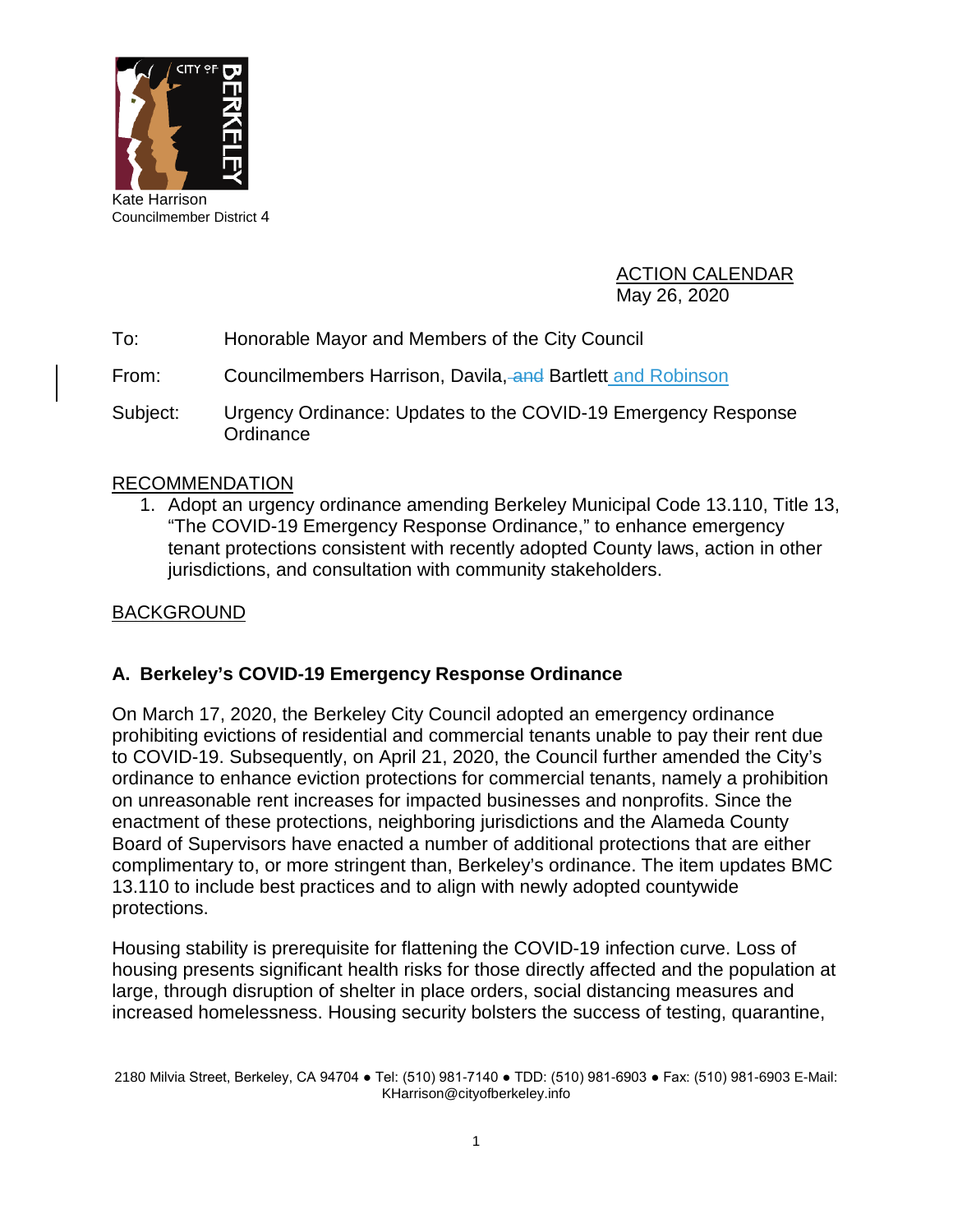and physical distancing measures. Evictions are directly at odds with local, state and federal measures to recover from the pandemic

# **B. Updates Consistent with Alameda County's Urgency Ordinances**

On March 24, 2020, the Alameda Board of Supervisors passed an urgency ordinance creating a temporary moratorium on evictions for renters and homeowners in the Unincorporated County (Ordinance No. 2020-14). On March 31, 2020, the Board extended protections to the entire County. Similar to our BMC 13.110, the ordinances applied a moratorium on evictions to tenants, homeowners or mobile home owners who can provide documentation that they cannot pay their rent or mortgage due to a substantial loss of income, substantial out- of-pocket medical expenses, or extraordinary childcare needs caused by COVID-19.

On April 21, 2020, the Board considered and adopted additional amendments, [1](#page-2-0) after finding that the pandemic and shelter in place orders created severe new and exacerbated existing socioeconomic impacts. Accordingly, the County deemed any eviction, regardless of cause, a public health threat.

Giving cities this option provides baseline protections for residents of cities without moratoria, but allows cities to make determinations in the best interest of their residents. Replicating these provisions in Berkeley's local ordinance underscores our authorities as a Charter City.

The April 21 amendments and those incorporated into the proposed changes to the City ordinance include the following:

- 1. *Expands to Include all Evictions*: The Ordinance institutes a moratorium on all evictions during the local health emergency regardless of cause, with limited exceptions. The exceptions to this moratorium include an imminent health or safety risk; however, infection or a heightened risk of infection with COVID-19 is not an allowable risk. The burden is on a landlord pursuing an eviction to prove an exception applies.
- 2. *Repayment Provisions*: Tenants with a COVID-related reason shall have up to twelve (12) months to repay overdue rent, unless the tenant and landlord can come to a mutual repayment agreement. This is a change from the requirement

<span id="page-2-0"></span> $\overline{a}$ <sup>1</sup> Amend Countywide Temporary Moratorium on Residential Evictions, Alameda County Community Development Agency, April 21, 2020,

[https://www.acgov.org/board/bos\\_calendar/documents/DocsAgendaReg\\_04\\_21\\_20/GENERAL%20ADMI](https://www.acgov.org/board/bos_calendar/documents/DocsAgendaReg_04_21_20/GENERAL%20ADMINISTRATION/Regular%20Calendar/CDA_294956.pdf) [NISTRATION/Regular%20Calendar/CDA\\_294956.pdf,](https://www.acgov.org/board/bos_calendar/documents/DocsAgendaReg_04_21_20/GENERAL%20ADMINISTRATION/Regular%20Calendar/CDA_294956.pdf) Amendments were crafted and presented by the Alameda County's Community Development Agency and the Housing and Community Development Department (HCD), in coordination with County Counsel, Public Health, all cities countywide, Resources for Community Development, and legal agencies including Bay Area Legal Aid, Centro Legal de la Raza, East Bay Community Law Center, and Housing and Economic Rights Advocates.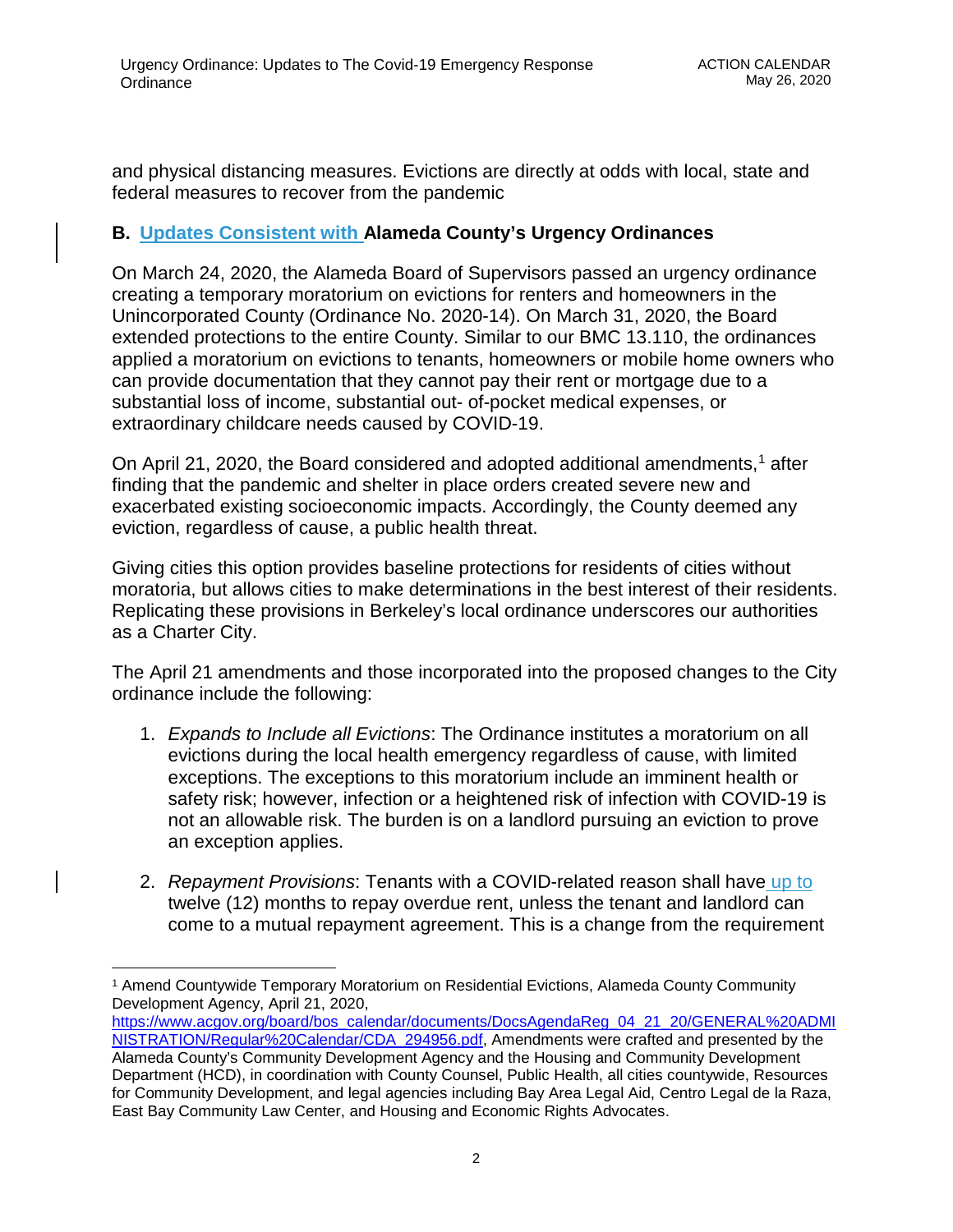that tenants must repay all past due rent six months after the declaration of local emergency has ended. The repayment period will ensure residents have a reasonable amount of time to become current on past rent. The amended moratorium will also create a permanent ban on evictions for this overdue rent, instead making the overdue rent a consumer debt. Without this provision, the County's (and City's) eviction moratorium only delays a wave of evictions that will likely result from this crisis. By declaring that rent that becomes overdue during the public health crisis can never be used to evict a resident, landlords retain the ability to pursue the overdue rent as debt via small claims court, a payment plan or garnishing of wages.

- 3. *Documentation Requirement*: The proposed amendments allow residents claiming COVID-19 impacts more time to provide documentation of impacts upon request by a landlord: within 45 days of the landlord's request or 30 days of the expiration of the shelter in place order, whichever is later. The proposed amended ordinance also allows a sworn statement attesting to the existence of a COVID-19 impact as acceptable documentation. These additions make it easier for residents to claim the protections granted under this ordinance, especially residents who do not have immediate access to the required documentation or the ability to submit it.
- 4. *Outlaw of Waiver*: Tenants are not allowed to waive their rights granted by this ordinance. This modification was included after legal agencies gave feedback that some tenants had been approached by their landlords with incentives if they signed away their rights. This provision is to ensure all residents who qualify receive these protections.

# **C. Other Updates to The Covid-19 Emergency Response Ordinance**

The item proposes the following additional key amendments to BMC 13.110:

1. *Payment Plans for Increases in Excess of the Annual General Adjustment or in Group Living Arrangements*:

Includes in the definition for "Covered Reasons for Delayed Payments":

- a. Rent increases exceeding the Annual General Adjustment in rent-controlled units regulated by Berkeley Municipal Code Section 13.76.010 et seq. during the declaration of emergency to ensure that significant rent increases do not force relocation of tenants during the local emergency, and
- b. In a group living arrangement wherein all tenants are collectively responsible for payment of the rent to the landlord, a reduction in the number of tenants living in the unit which reduces the ability of the remaining tenants to pay the rent.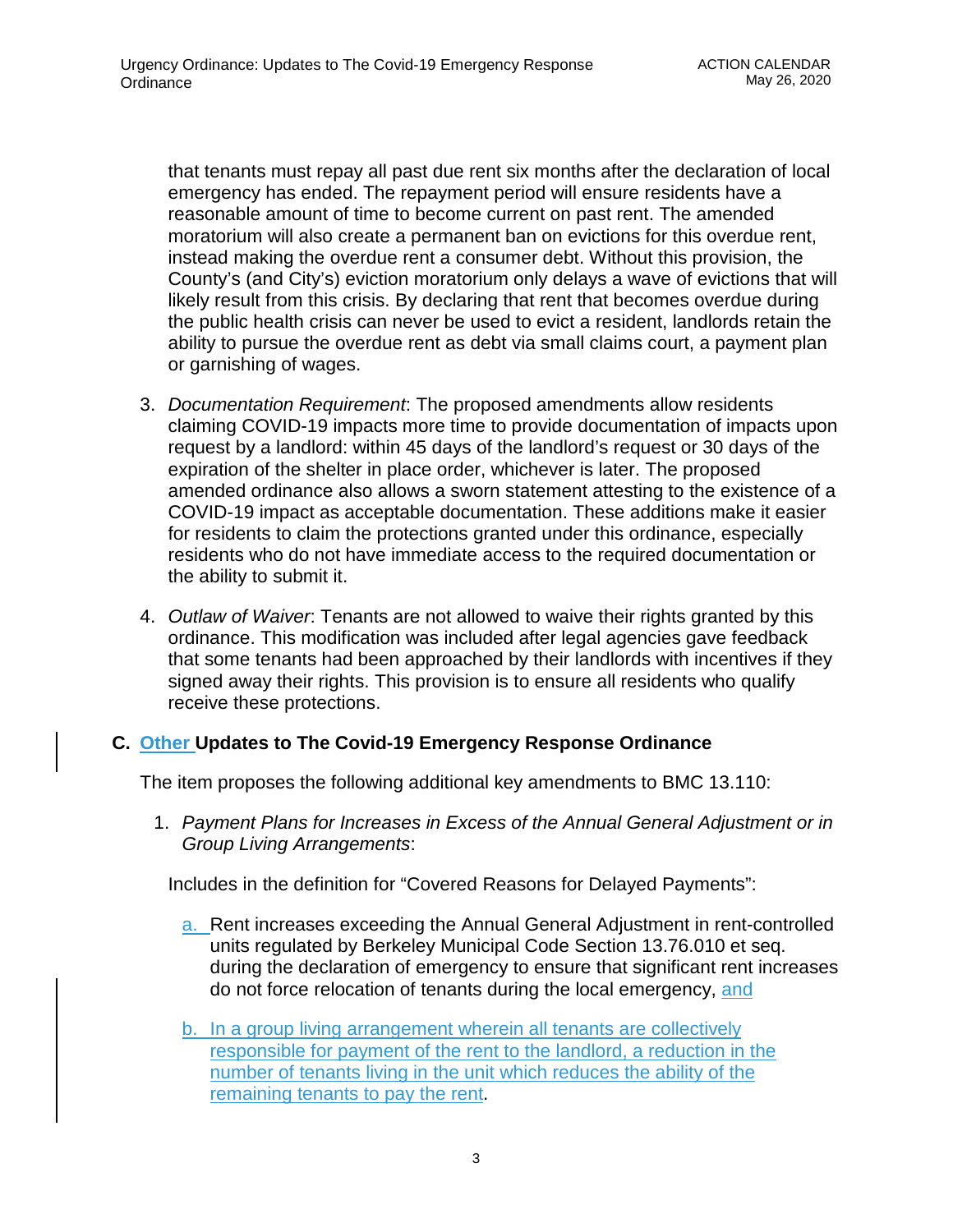Tenants with covered reasons for non-payment of rent will be provided with the option of paying through delayed rent payment agreements as discussed above in section B(3).

## *2. Definition of Landlord and Tenant and Delayed Rent Payment Agreement*:

Adds definition of "Delayed Rent Payment Agreement." Clarifies "Landlord" to include lessors and sublessors. Clarifies that "tenant" includes a tenant, subtenant, lessee, sublessee, or any other person entitled by written or oral rental agreement to use or occupancy of either residential or commercial property.

## *3. Fines, Fees and Interest*:

Clarifies that restrictions on late fees, fines, or interest supersede contrary lease provisions.

## *4. Direct Payments to Landlords From the City of Berkeley:*

Prior to executing any repayment agreement, a landlord must provide documentation to the tenant demonstrating the amounts and months for which the landlord received any direct payments from the City of Berkeley, either directly as a small business or as a pass through on behalf of the tenant from the Berkeley Relief Fund (these rental support payments go directly from the City to the landlord on behalf of the tenant). Local relief to a landlord shall be passed through to, and credited towards, satisfaction of the tenant's rental obligations.

#### *5. Preserving the City's Authority*

The ordinance preserves the city's authority to evict or evacuate in case of a public health emergency.

#### *3.6. Retaliation*:

Prohibits landlord from retaliating against a tenant for exercising their rights under this Ordinance, including but not limited to shutting off any utilities or reducing services or amenities to which the Tenant would otherwise be entitled.

# 4.7. *Obliges Landlords to Accept Rent from Third Parties and Provide a W-9*:

Clarifies that it shall be an eviction defense if the landlord impedes the tenant's effort to pay rent via a third party, or refuses to provide a W-9 form or other necessary documentation for the tenant to receive rental assistance from a government agency, non-profit organization, or other third party. Clarifies that third-party payments shall not create a tenancy between the landlord and the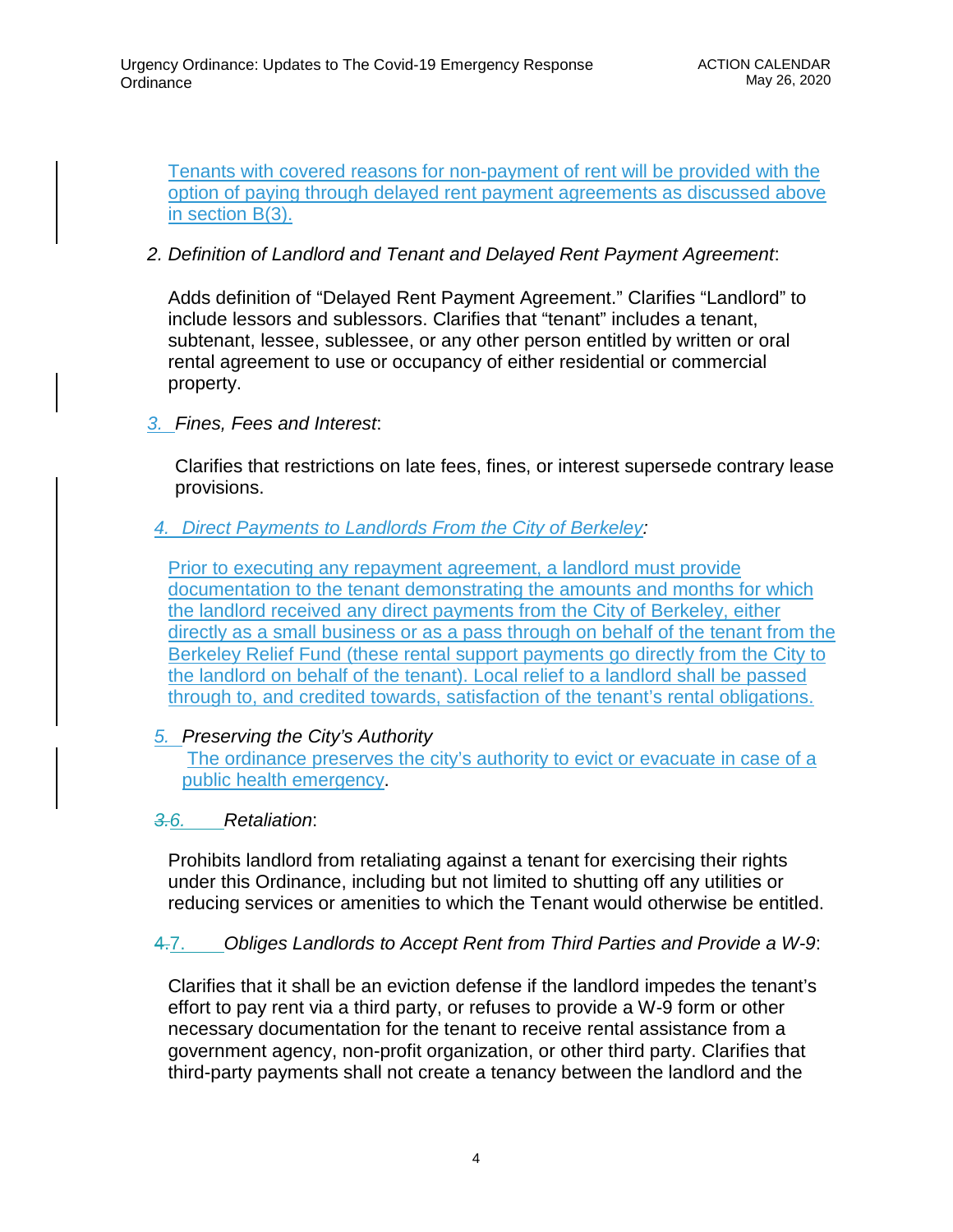third party as long as either the landlord or the tenant provide written notice that no new tenancy is intended.

## 5.8. *Removes Hardship Waiver Provisions*:

Removes hardship waiver provisions as they present challenges with respect to administration and equal application under the law. However, nothing in this ordinance precludes landlords from exercising their rights to bring action in court with respect to unconstitutional takings.

Consistent with the recent Alameda County and neighboring jurisdiction actions, and the ongoing shelter-in-place order and associated emergency activities in response to the global pandemic, it is in the public interest to clarify and amend the COVID-19 Emergency Response Ordinance.

#### ENVIRONMENTAL SUSTAINABILITY

There are no identifiable environmental impacts associated with this action.

#### FISCAL IMPACTS OF RECOMMENDATION None

CONTACT PERSON Councilmember Kate Harrison 510-981-7140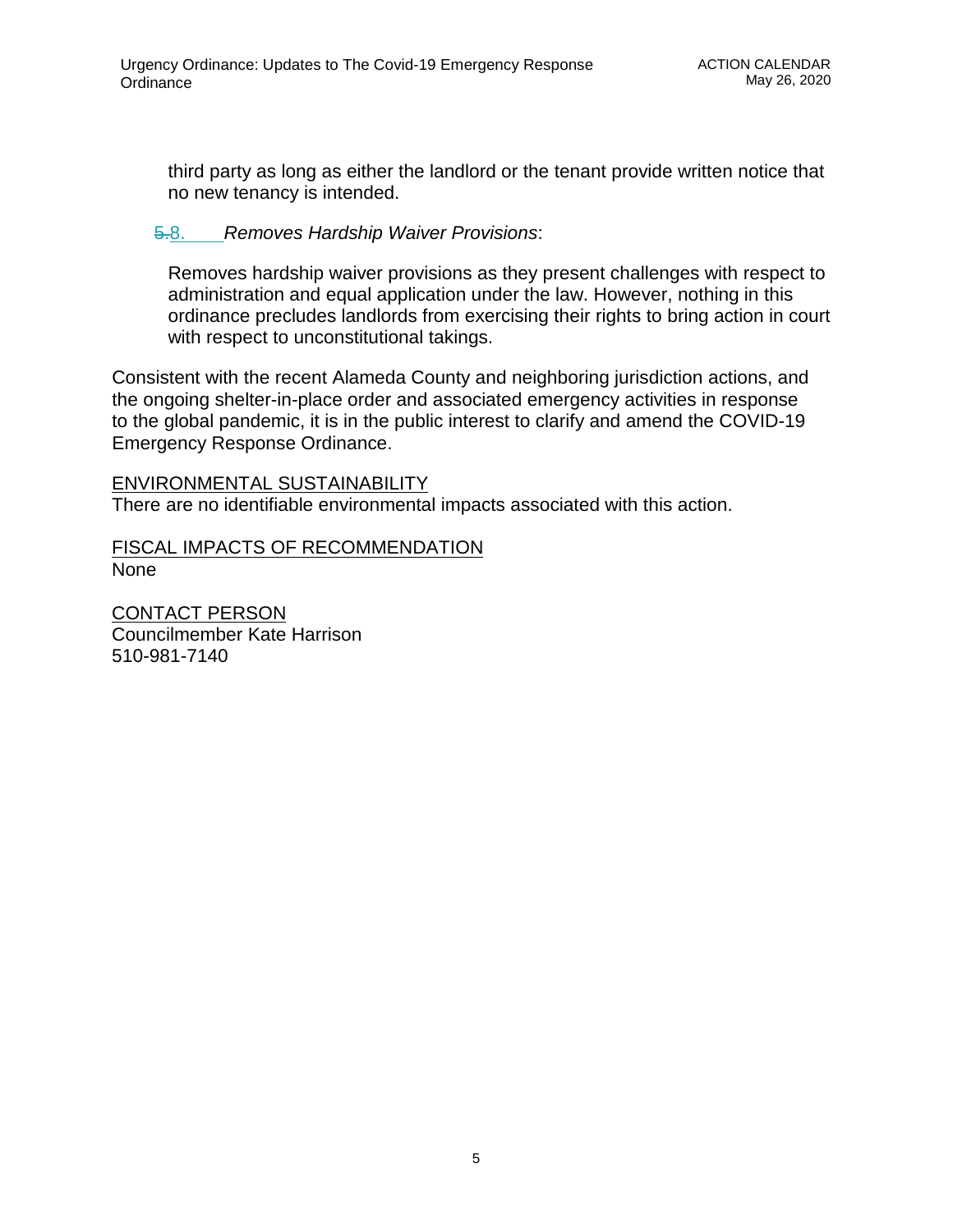# ORDINANCE NO. -N.S.

#### URGENCY ORDINANCE AMENDING CHAPTER 13.110 OF THE BERKELEY MUNICIPAL CODE, THE COVID-19 EMERGENCY RESPONSE ORDINANCE

BE IT ORDAINED by the Council of the City of Berkeley as follows:

Section 1. The Berkeley Municipal Code Chapter 13.110 is amended to read as follows:

#### **Chapter 13.110 COVID-19 EMERGENCY RESPONSE ORDINANCE**

**Sections:** 

- **13.110.010 Findings and Purpose**
- **13.110.020 Prohibited Conduct**
- **13.110.030 Definitions**
- **13.110.040 Collection of Back Rent and Late Fees**
- **13.110.050 Application**
- **13. 110.060 Implementing Regulations**
- **13.110.070 Waiver**
- **13.110.080 Remedies**
- **13.110.090 Severability**

#### **13.110.010 Findings and Purpose**

International, national, state and local health and governmental authorities are responding to an outbreak of respiratory disease caused by a novel coronavirus named "SARS-CoV-2." And the disease it causes has been named "coronavirus disease 2019," abbreviated COVID-19, ("COVID-19"). In response to this emergency, on March 3, 2020, the City Manager acting as the Director of Emergency Services declared a local State of Emergency based on COVID-19 (hereinafter referred to as "the State of Emergency"), which the City Council subsequently ratified on March 10, 2020. On April 21, 2020, the council ratified an extension of the local state of emergency through June 21, 2020. In addition, on March 4, 2020, the Governor declared a state of emergency in California and the President of the United States declared a national state of emergency on March 13, 2020 regarding the novel coronavirus and COVID-19.

On March 16, 2020, the City of Berkeley Public Health Officer, along with several other neighboring jurisdictions issued a Shelter in Place Order directing all individuals living in the City of Berkeley to shelter at their place of residence except that they may leave to provide or receive certain essential services or engage in certain essential activities, and prohibiting non-essential gatherings and ordering cessation of non-essential travel.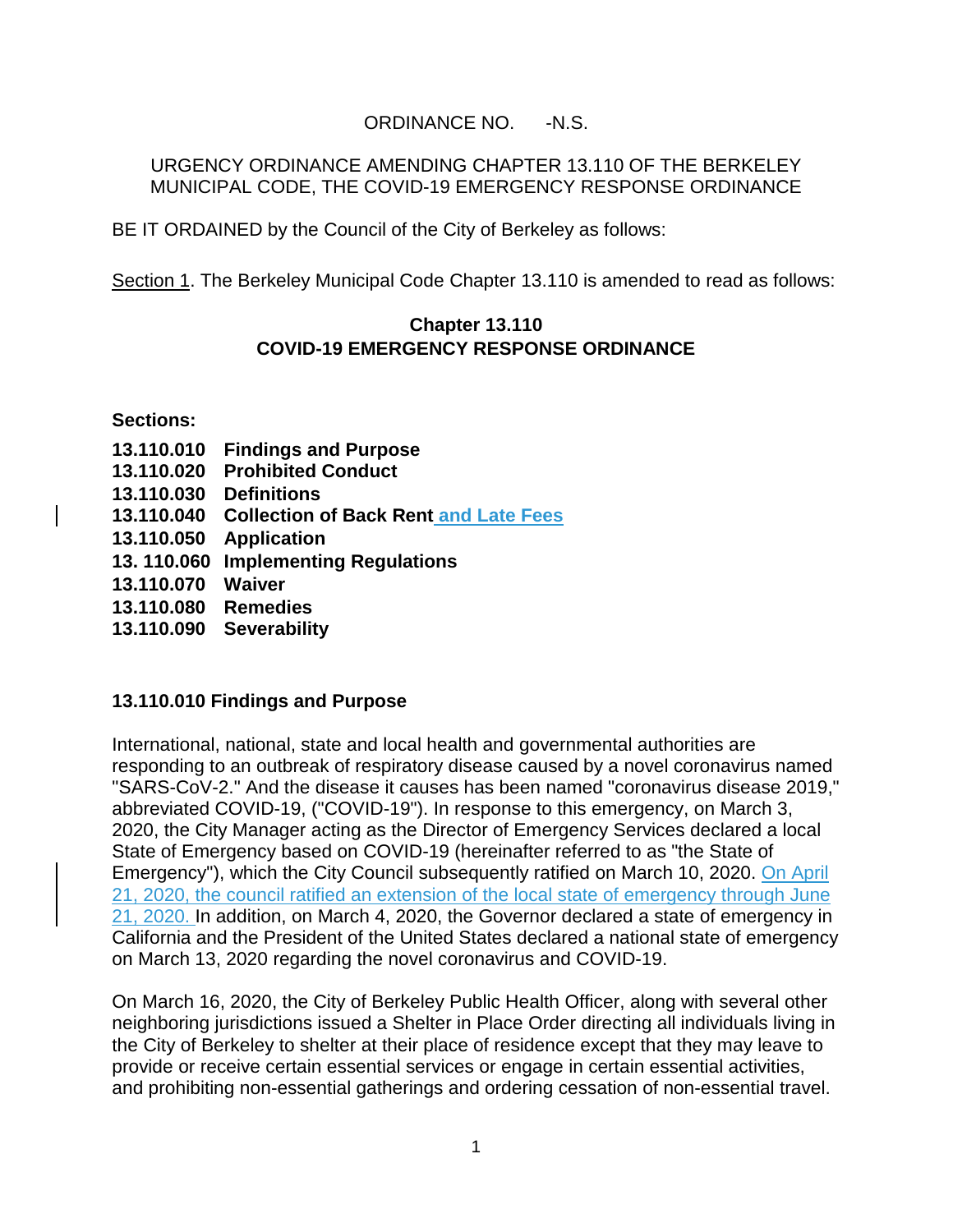On March 31, this Shelter in Place Order was extended to May 3, 2020, and restricted activities further.

Furthermore, on March 16, 2020, the Governor issued Executive Order N-28-20, specifically authorizing local governments to halt evictions for commercial tenants, residential tenants, and homeowners who have been affected by COVID-19, emphasizing that the economic impacts of COVID-19 have been significant and could threaten to undermine housing security as many people are experiencing material income loss as a result of business closures, the loss of hours or wages or layoffs related to COVID-19, hindering their ability to keep up with rents, mortgages and utility bills.

The Order also stated that because homelessness can exacerbate vulnerability to COVID-19, Californians must take measures to preserve and increase housing security for Californians to protect public health and specifically stated that local jurisdictions may take measures to promote housing security beyond what the state law would otherwise allow.

On April 6, 2020, the Judicial Council of California issued emergency rules suspending court proceedings for unlawful detainer and judicial foreclosures until 90 days after the Governor declares that the state of emergency related to the COVID-19 pandemic is lifted.

On April 21, 2020, Alameda County enacted an urgency ordinance prohibiting eviction for any reason other than withdrawal of rental property under the Ellis Act or courtordered eviction for public safety. Although the Alameda County ordinance does not have effect within the incorporated area of Berkeley, it is desirable to ensure that Berkeley residents have the same level of protection as the residents of unincorporated Alameda County.

During this State of Emergency, and in the interests of protecting the public health and preventing transmission of the COVID-19, it is essential to avoid unnecessary displacement and homelessness. It is the intent of this Ordinance to fully implement the suspension of the statutory bases for eviction for nonpayment of rent and for default in the payment of a mortgage as authorized by Executive Order N-28-20.

At the same time, the Governor, as well as, the Berkeley Health Officer, and those of other jurisdictions ordered the closure of businesses, except those deemed essential. Many businesses, such as restaurants, are open only for take-out or pick up services and face a critical loss of business.

The City Council is aware that some landlords of commercial properties are seeking significant rent increases during the period when many commercial tenants are closed or are experiencing substantial and catastrophic reductions in their business and income. Such rent increases force tenants who are closed or have substantially reduced revenues face the choice of accepting a significant rent increase, moving at a time when it is virtually impossible, or closing altogether. Accepting a rent increase while closed or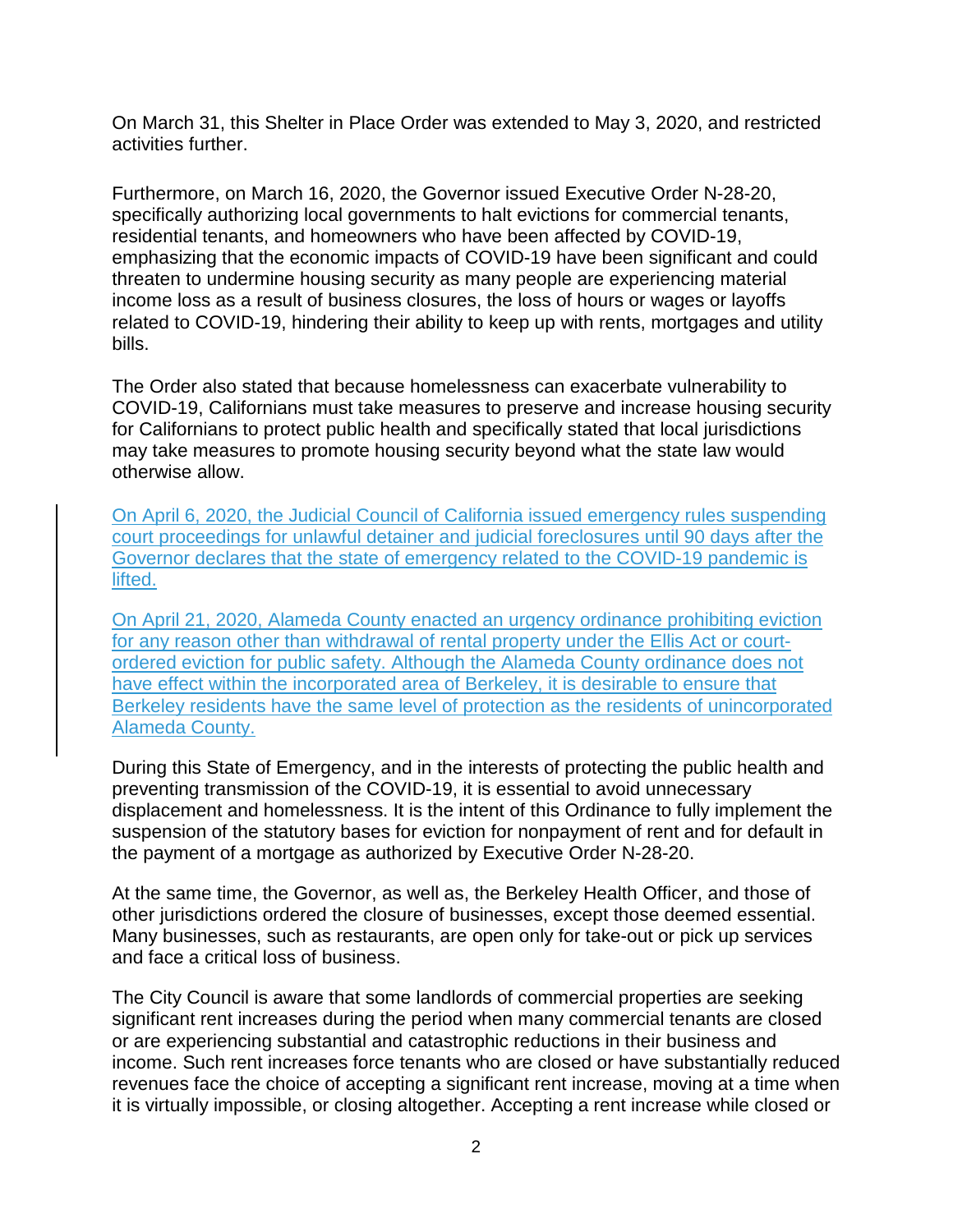in a reduced state of operations means that the commercial tenants face even more debt to the landlord when the emergency is over, and may face a substantially increased rent when the tenant returns to normal operations, if ever.

Landlords of commercial property that unreasonably increases rents on tenants of commercial property during the COVID-19 emergency significantly impacts vulnerable small businesses, nonprofits, and artists who form a large part of the backbone of Berkeley's economy, revenue sources, and employment opportunities These rent increases are coming at a time when the commercial rents are likely falling due to business closures and potential loss of businesses at the end of the emergency. Thus, these rent increases appear as a way of evading the Governor's and Berkeley's commercial tenant eviction moratorium by forcing tenants to agree to rent increases or leave. Such conduct constitutes constructive evictions in contravention of the eviction moratorium. Furthermore, such rent increases may affect businesses providing goods and essential services, resulting in increases in those costs of essential goods and services contravening the intent of anti-price gouging laws.

On expiration of leases when the emergency order is in place, unreasonable rent increases have already forced the closure of businesses and will result in closing of additional business causing loss of income for the business owners, loss of employment for the employees and of revenue to the city, and an increase in homelessness. To reduce the spread of COVID-19, it is essential to avoid unnecessary displacement and homelessness. Because of the emergency restrictions, businesses forced out due to increased rents will be unable to move to new locations and new businesses will be unable to open during this emergency period. During a state of emergency cities have extraordinary powers and jurisdiction to create legislation in order to counteract the effects of the emergency situation on its people and businesses. Protecting tenants from excessive rent increases will prevent additional loss of employment and essential services for Berkeley residents. In order to effectively implement an eviction moratorium, the City Council finds it imperative to prevent constructive eviction through unreasonable rent increases.

Accordingly, the City of Berkeley adopts the following amendments to Berkeley Municipal Code Chapter 13.110.

# **13.110.020 Prohibited Conduct**

A. During the local State of Emergency, no landlord or other entity shall evict or attempt to evict an occupant of real property unless necessary for the health and safety of residentstenants neighbors, or the landlord. For purposes of this Ordinance, the basis for an exception to this Ordinance cannot be the Resident's COVID-19 illness or exposure to COVID-19, whether actual or suspected.in either of the following situations:

1. For nonpayment of rent by a tenant of a commercial property or residential property, if the tenant demonstrates that the inability to pay is due to a Covered Reason for Delayed Payment as defined in Section 13.110.030(A), or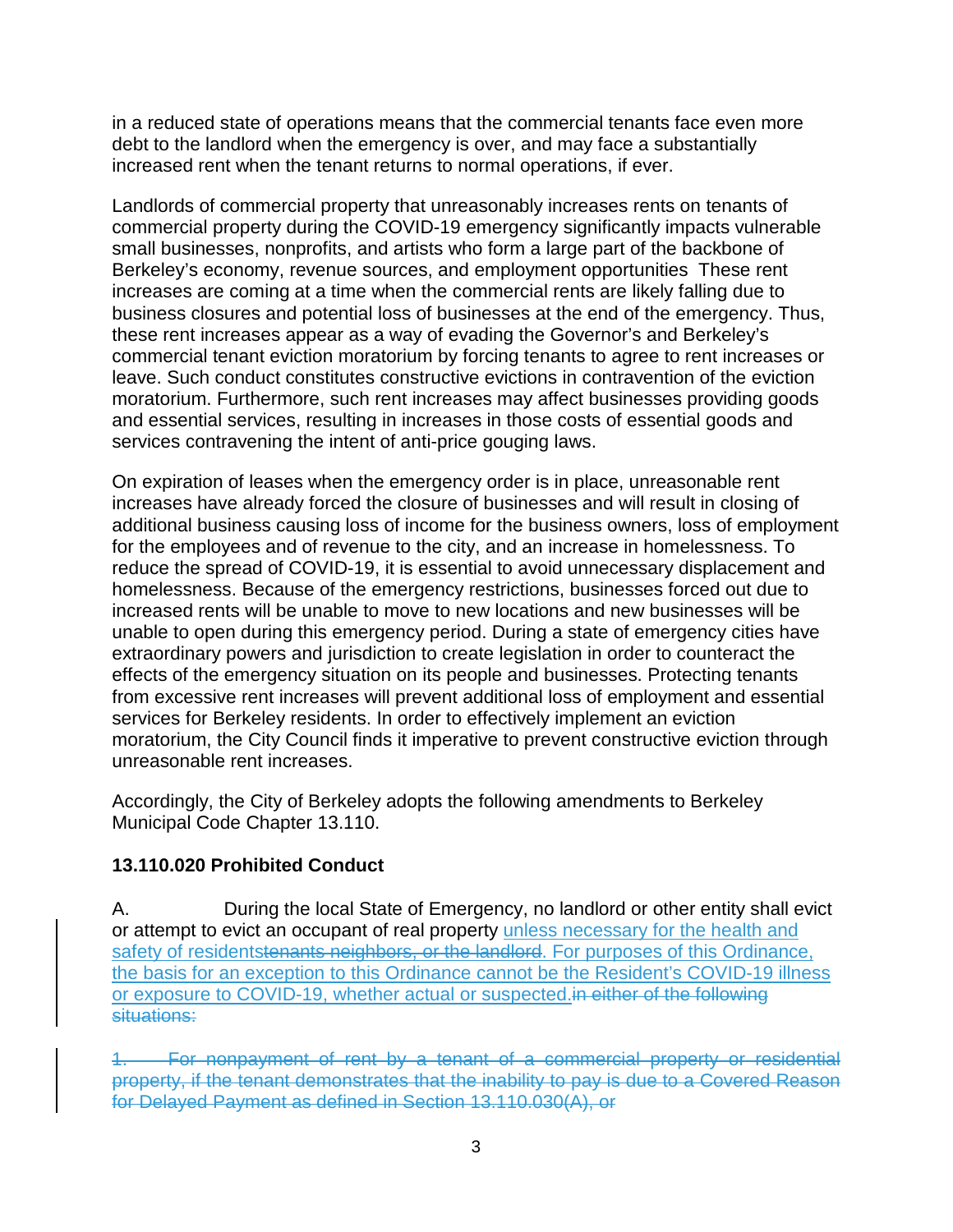2. For a No-Fault Eviction of a tenant of a commercial or residential property, unless necessary for the health and safety of tenants, neighbors, or the landlord.

B. Residential Eviction Moratorium. It shall be a complete defense to any action for unlawful detainer that the notice upon which the action is based was served during the local State of Emergency. A landlord who becomes aware that a tenant cannot pay some or all of the rent temporarily due to a Covered Reason for Delayed Payment, shall not serve a notice pursuant to Code of Civil Procedure section 1161(2), file or prosecute an unlawful detainer action based on a three-day pay or quit notice, or otherwise seek to evict the tenant for nonpayment of rent. A landlord becomes aware of the tenant's inability to pay rent within the meaning of this Chapter if the tenant notifies the landlord in writing of their lost income and inability to pay their rent or any portion thereof, and provides documentation to support the existence of a Covered Reason for Delayed Payment. For purposes of this section, "in writing" includes email or text communications to a landlord or the landlord's representative with whom the tenant has previously corresponded by email or text. If the tenant has not notified the landlord in advance of being delinquent in the payment of rent, the landlord must serve the tenant with a pre-notice of the rent delinquency and its amount and give the tenant at least three days, excluding weekends and holidays to provide the landlord with a notice and documentation of a basis for an inability to pay rent under this Chapter, if the tenant has such basis, prior serving a notice pursuant to Code of Civil Procedure section 1161(2). The failure of a Tenant to notify the landlord in advance of being served with a notice pursuant to Code of Civil Procedure section 1161(2) does not waive the Tenants right to claim this Chapter as a defense to non-payment of rent in an unlawful detainer action. Any medical or financial information provided to the landlord shall be held in confidence, and shall not be disclosed to other entities unless such disclosure is permitted or required by the law, or unless the tenant authorizes the disclosure of the information in writing.

C. No landlord of an Impacted Business or Nonprofit may upon expiration of a lease increase rent for an Impacted Business or Nonprofit in an amount greater than ten (10) percent over the rent in effect at the commencement of the local state of emergency declared by the Director of Emergency Services. For purposes of this section, rent means all consideration for the use and enjoyment of the rented premises, including base rent and any additional rent or other charges for costs such as utilities, maintenance, cleaning, trash removal, repairs and any other charges to the tenant required under the rental agreement. This section 13.110.020 C. shall expire on May 31, 2020, concurrent with Executive Order N-28-20; provided, however, that this section shall be automatically extended if Executive Order N-28-20 is extended or the tenant protections therein are extended pursuant to another Governor's Executive Order.

# **13.110.030 Definitions**

A. "Covered Reason for Delayed Payment" means: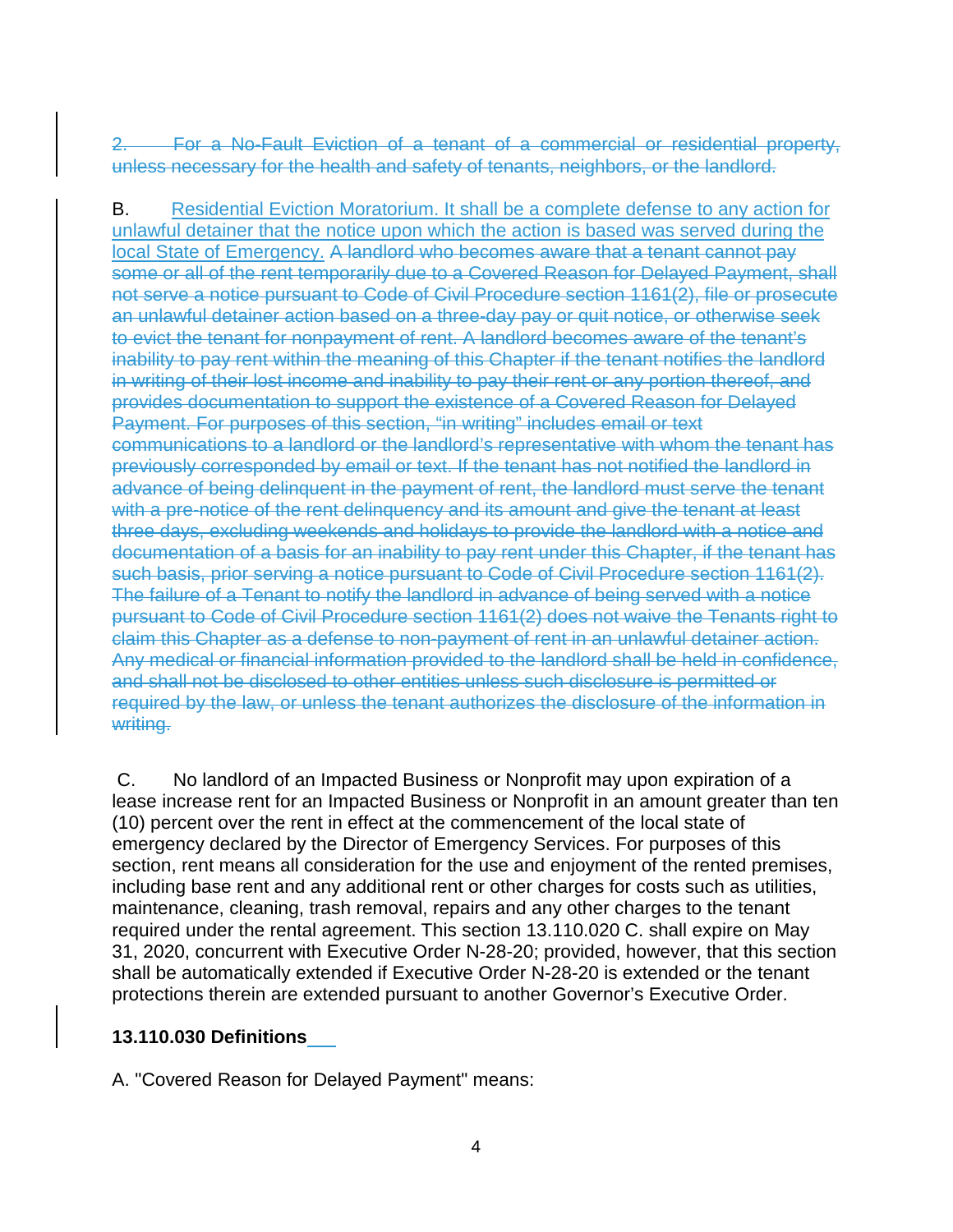(1) the basis for the eviction is nonpayment of rent, arising out of a material decrease in household, or business, or other rental unit occupant's income (including, but not limited to, a material decrease in household income caused by layoffs or a reduction in the number of compensable hours of work, or to caregiving responsibilities, or a material decrease in business income caused by a reduction in opening hours or consumer demand), or material out-of-pocket medical expenses, or, in a group living arrangement wherein all tenants are collectively responsible for payment of the rent to the landlord, a reduction in the number of tenants living in the unit which reduces the ability of the remaining tenants to pay the rent, or a rent increase that exceeds the Annual General Adjustment for the current year; and

(2) the decrease in household,  $-\theta$ -business, or other rental unit occupant's income or the out-of-pocket medical expenses or reduction in number of tenants described in subparagraph (1) was caused by the impacts of COVID-19 pandemic, or by any local, state, or federal government response to COVID-19, and is documented.

"No-Fault Eviction" refers to any eviction for which the notice to terminate tenancy is not based on alleged fault by the tenant, including but not limited to eviction notices served pursuant to Code of Civil Procedure sections 1161(1), 1161(5), or 1161b. "No-Fault Eviction" does not include withdrawal of accommodations from the rental market as provided in Government Code 7060 et seq. (Ellis Act).

B. "Delayed Rent Payment Agreement" means a mutual agreement between a landlord and tenant regarding the timing and amount of payments for rent that is delayed by a Covered Reason for Delayed Payment.

C.E. "Impacted Business or Nonprofit" means a business or nonprofit organization that had a business license in 2019 or 2020 in the City of Berkeley or is a registered nonprofit in either or both of those years and:

1. whose operation has been shut down due to the COVID-19 emergency, or 2. that is unable to accept customers at its location and is open for limited virtual, take-out or pickup services only, or

3. who suffered a material loss of income.

D.C. "Landlord" includes owners, lessors, or sublessors of either residential or commercial rental property.

E.D. "Tenant" includes a tenant, subtenant, lessee, sublessee, or any other person entitled by written or oral rental agreement to use or occupancy a renter of either residential or commercial property.

**13.110.040 Collection of Back Rent and Late Fees**

A. Nothing in this Chapter shall relieve the tenant of liability for unpaid rent, which the landlord may seek after expiration of the local State of Emergency. The City will develop standards or guidelines for tenants to repay unpaid rent accrued during the course of the local State of Emergency. Landlords are encouraged to work with local agencies that will be making rental assistance available for qualifying tenants.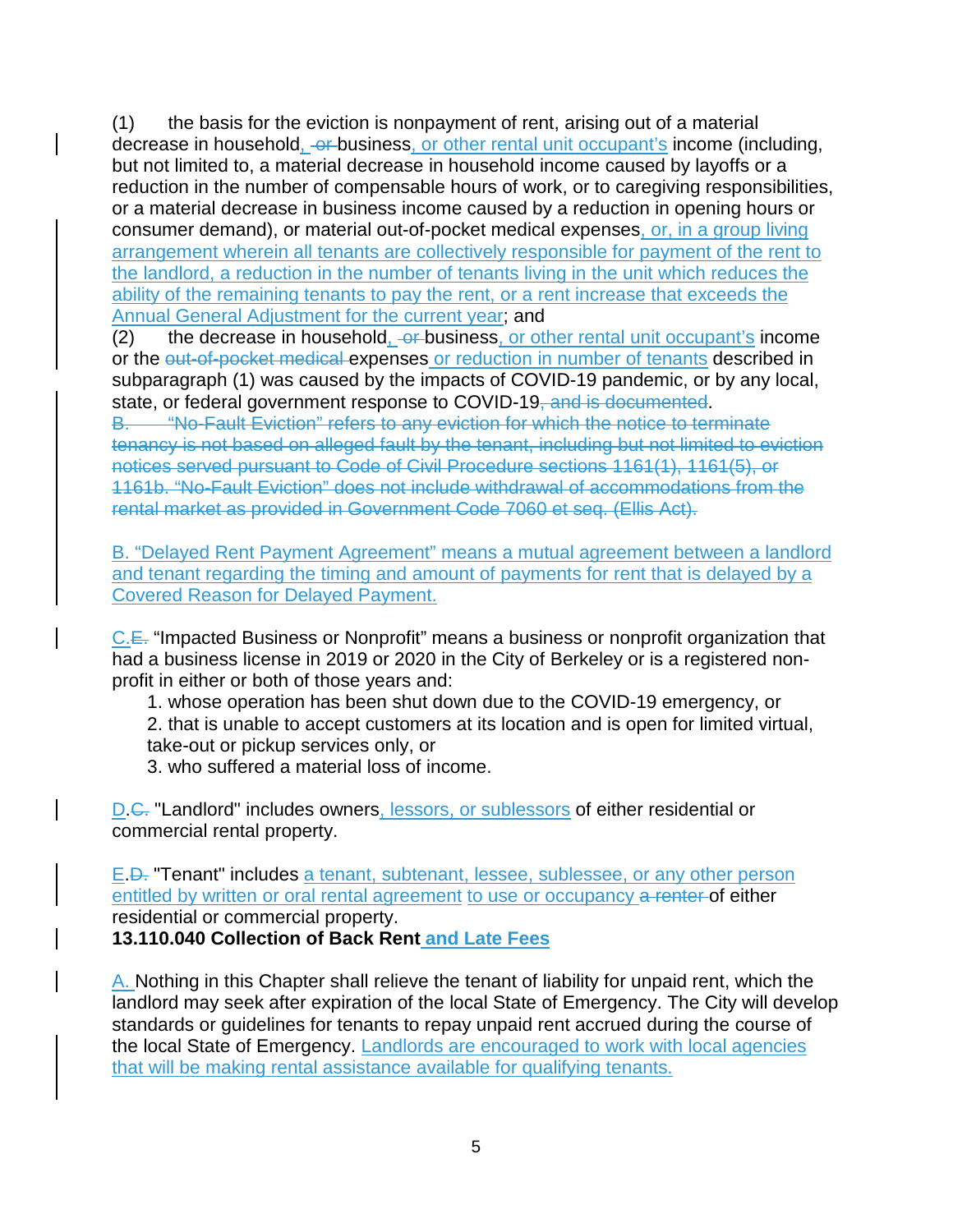B. Tenants shall have up to twelve (12) months to pay rent that was delayed by a Covered Reason for Delayed Payment unless the landlord and tenant come to a mutual repayment agreement ("Delayed Rent Payment Agreement"). Notwithstanding any lease provision to the contrary, aA landlord may not charge or collect a late fee, fine, or interest for rent that is delayed by a Covered Reason for Delayed Payment.

C. A Tenant is not required to provide documentation to the Landlord in advance to qualify for the repayment of rent over the 12 months. However, upon the request of a Landlord, a Tenant shall provide such documentation to the Landlord within forty-five (45) days after the request or within thirty (30) days after the local State of Emergency is ended, whichever is later. In the case of nonpayment of rent, the failure of a Tenant to notify the landlord in advance of being delinquent in the payment of rent prior to being served with a notice pursuant to Code of Civil Procedure section 1161(2) does not waive the Tenant's right to claim this Chapter as a complete defense to nonpayment of rent in an unlawful detainer action.

D. Any medical or financial information provided to the landlord shall be held in confidence, and shall not be disclosed to other entities unless such disclosure is permitted or required by the law, or unless the tenant authorizes the disclosure of the information in writing.

E. Any relief from the City of Berkeley either directly to a property owner on their own application or as a pass through for City relief payments to the tenant shall directly reduce the amount of any rent that was delayed by a Covered Reason for Delayed Payment. This requirement shall be applied into any Delayed Rent Payment Agreement, regardless of the terms of that agreement.

# **13.110.050 Application**

A. This Chapter applies to eviction notices and unlawful detainer actions based on notices served or filed on or after the effective date of this Chapter through the end of the local State of Emergency. It does not apply to withdrawal of accommodations from the rental market pursuant to Government Code 7060 et seq. ("Ellis Act") or to units ordered by the City to be vacated for the preservation of public health, including where the City deems necessary to control the spread of COVID-19.

B. With respect to delayed payment covered by this Ordinance, a landlord may seek such rent after the expiration of the local State of Emergency, pursuant to Section 13.110.040, but may not file an action pursuant to Code of Civil Procedure sections 1161(2) *et seq.* or otherwise seek to recover possession of a rental unit based on the failure to pay rent that accrued during the term of the local State of Emergency for a Covered Reason for Delayed Payment. In any action to evict based on alleged nonpayment of rent, it shall be a complete defense to such action if any part of the rent in dispute accrued at any time from the effective date of this Chapter to the expiration of the local State of Emergency.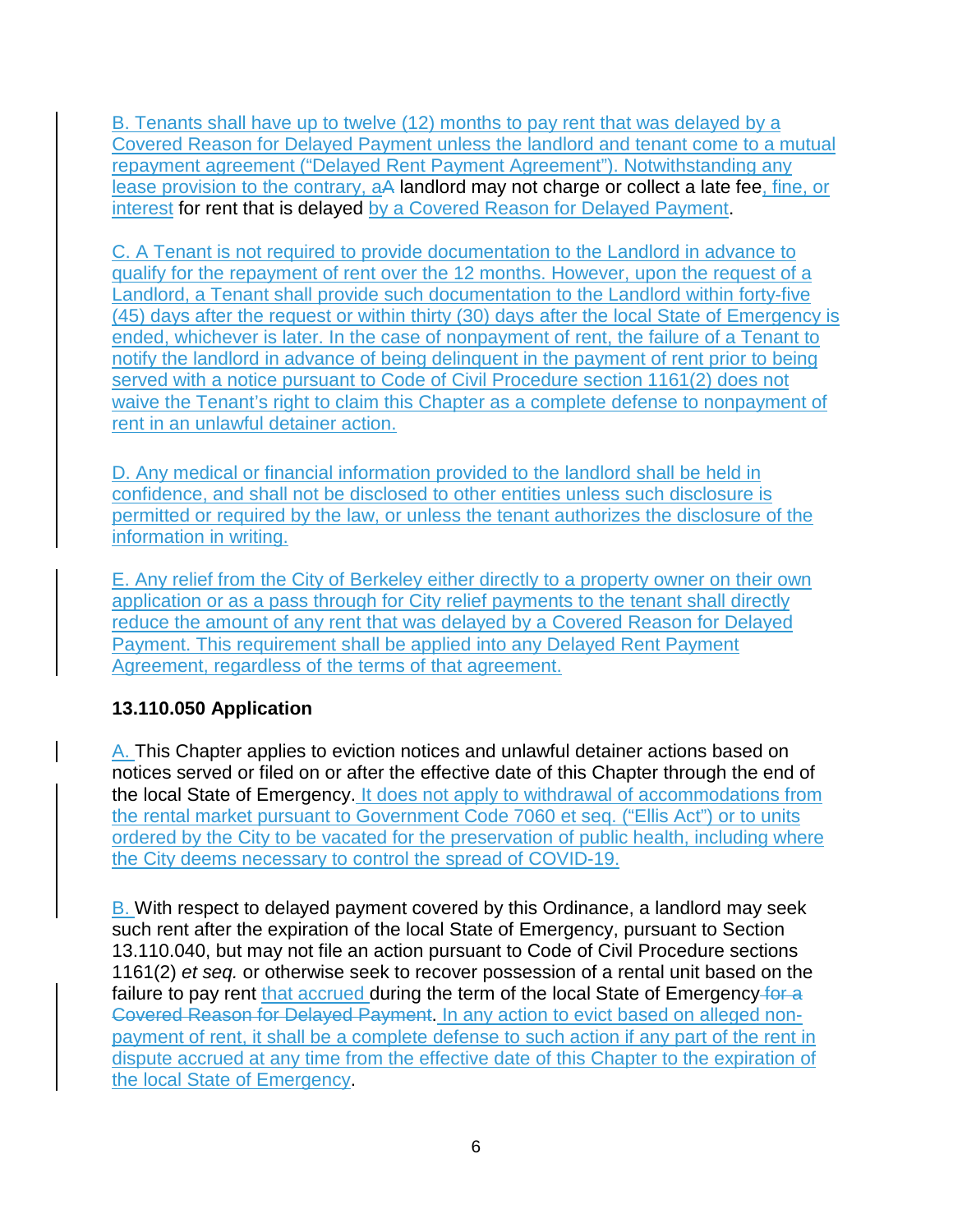C. A Landlord shall not retaliate against a Tenant for exercising their rights under this Ordinance, including but not limited to shutting off any utilities or reducing services or amenities to which the Tenant would otherwise be entitled.

D. In addition to the affirmative defenses set forth above, in any action to recover possession of a rental unit filed under Berkeley Municipal Code section 13.76.130(A)(1), it shall be a complete defense thatif the landlord impeded the tenant's effort to pay rent by refusing to accept rent paid on behalf of the tenant from a third party, or refusing to provide a W-9 form or other necessary documentation for the tenant to receive rental assistance from a government agency, non-profit organization, or other third party. Acceptance of rental payments made on behalf of the tenant by a third party shall not create a tenancy between the landlord and the third party.

# **13.110.060 Implementing Regulations**

The City Manager may promulgate implementing regulations and develop forms to effectuate this Ordinance. This includes the option of requiring landlords to give a notice to Tenants informing them of this Chapter and the right to seek the benefits of this Chapter.

# **13.110.070 Waiver**

A. A landlord may request that the requirements of this Chapter be waived or modified, by the City Manager or their designee, based on a showing that applying the requirements would constitute a hardship to the landlord or other tenants, or would constitute an unconstitutional taking of property or otherwise have an unconstitutional application to the landlord's property. The tenant shall be provided notice of the application to the City Manager or their designee and may submit materials in opposition to the application.

B. The landlord shall bear the burden of presenting evidence to support the request for a waiver or modification of the requirements of this Chapter and shall set forth in detail the factual and legal basis for the claim, including all supporting documentation.

C. The City will develop standards for what might constitute grounds for a waiver or modification of the requirements of this Chapter on the part of the landlord.

A. By entering into a Delayed Rent Payment Agreement, Tenants do not waive any rights under this Chapter.

B. Any agreement by a Tenant to waive any rights under this ordinance shall be void and contrary to public policy.

# **13.110.080 Remedies**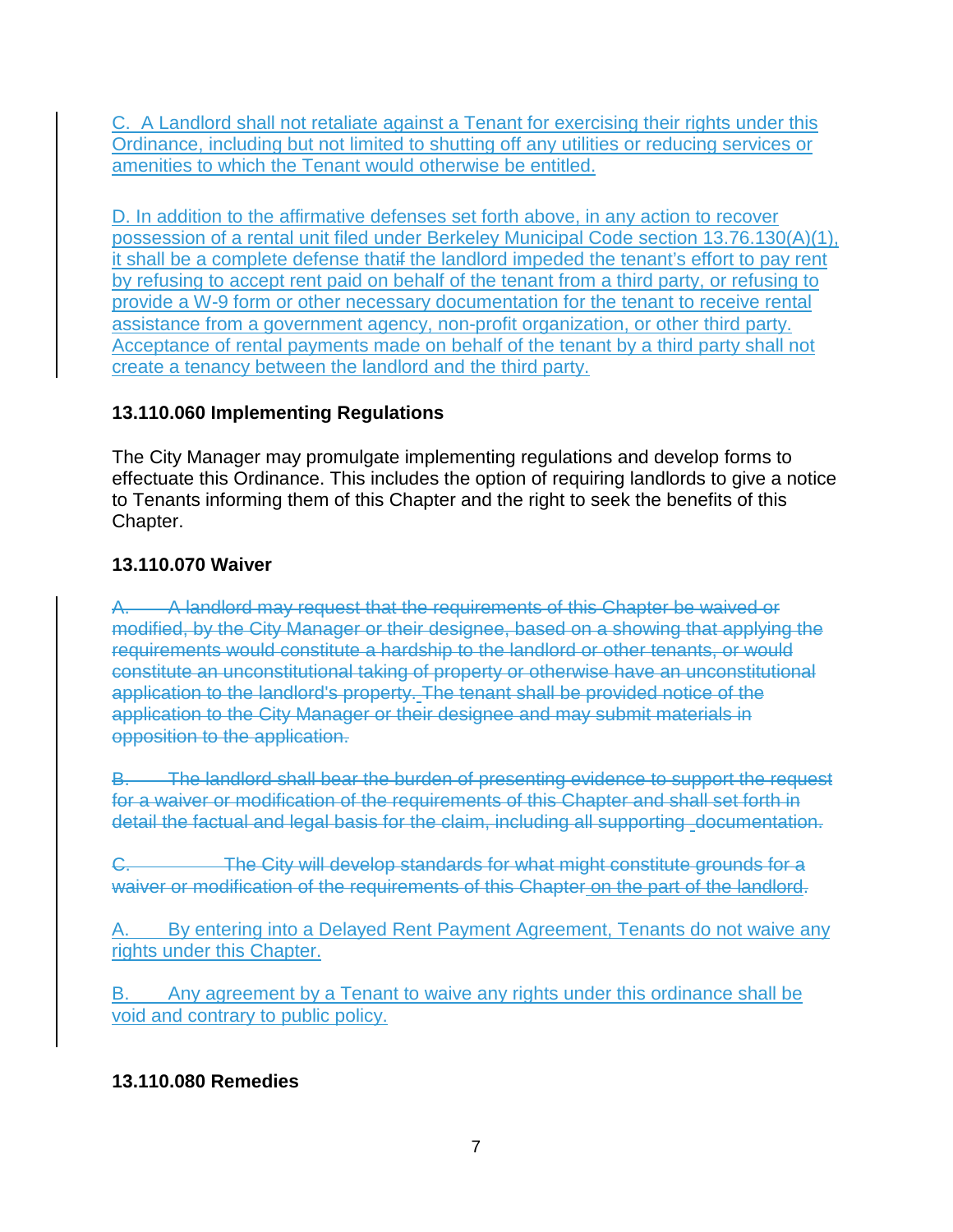In the event of a violation of this Ordinance, an aggrieved tenant may institute a civil proceeding for injunctive relief, and money actual damages as specified below, and whatever other relief the court deems appropriate. Money damages shall only be awarded if the trier of fact finds that the landlord acted in knowing violation of or in reckless disregard of this Ordinance. The prevailing party shall be entitled to reasonable attorney's fees and costs pursuant to order of the court. The remedy available under this section shall be in addition to any other existing remedies which may be available to the tenant under local, state or federal law. In addition, this Ordinance grants a defense to eviction in the event that an unlawful detainer action is commenced in violation of this Ordinance.

The protections provided by this ordinance shall be available to all tenants, regardless of any agreement wherein a tenant waives or purports to waive their rights under this Ordinance, with any such agreement deemed void as contrary to public policy.

A. Violations of Section 13.110.020(C) - (Commercial rent restrictions:).

1. Violations of Section 13.110.020(C) may be enforced by an administrative fine of up to \$1,000 pursuant to Chapter 1.28. Each day a commercial property landlord demands rent in excess of the amount permitted pursuant to Section 13.110.020(C) is a separate violation. The City may also charge the costs of investigating and issuing any notices of violations, and any hearings or appeals of such notices.

2. The City Attorney may refer those in violators of Section 13.110.020(C) to the Alameda County District Attorney for redress as a violation of Business and Professions Code section 17200, et seq. or, if granted permission by the District Attorney, may bring an action pursuant to Business and Professions Code section 17200, et seq.

# **13.110.090 Severability**

If any section, subsection, sentence, clause, phrase, or word of this Chapter, or any application thereof to any person or circumstance, is held to be invalid or unconstitutional by a decision of a court of competent jurisdiction, such decision shall not affect the validity of the remaining portions or applications of this Chapter. The Council of the City of Berkeley hereby declares that it would have passed this Chapter and each and every section, subsection, sentence, clause, phrase, and word not declared invalid or unconstitutional without regard to whether any other portion of this Chapter or application thereof would be subsequently declared invalid or unconstitutional.

# Section 2. Vote Required, Immediately Effective

Based on the findings and evidence in Section 13.110.010 of this Urgency Ordinance, the Council determines that this Ordinance is necessary for the immediate preservation of the public health, peace and safety in accordance with Article XIV Section 93 of the Charter of the City of Berkeley and must therefore go into effect immediately. This